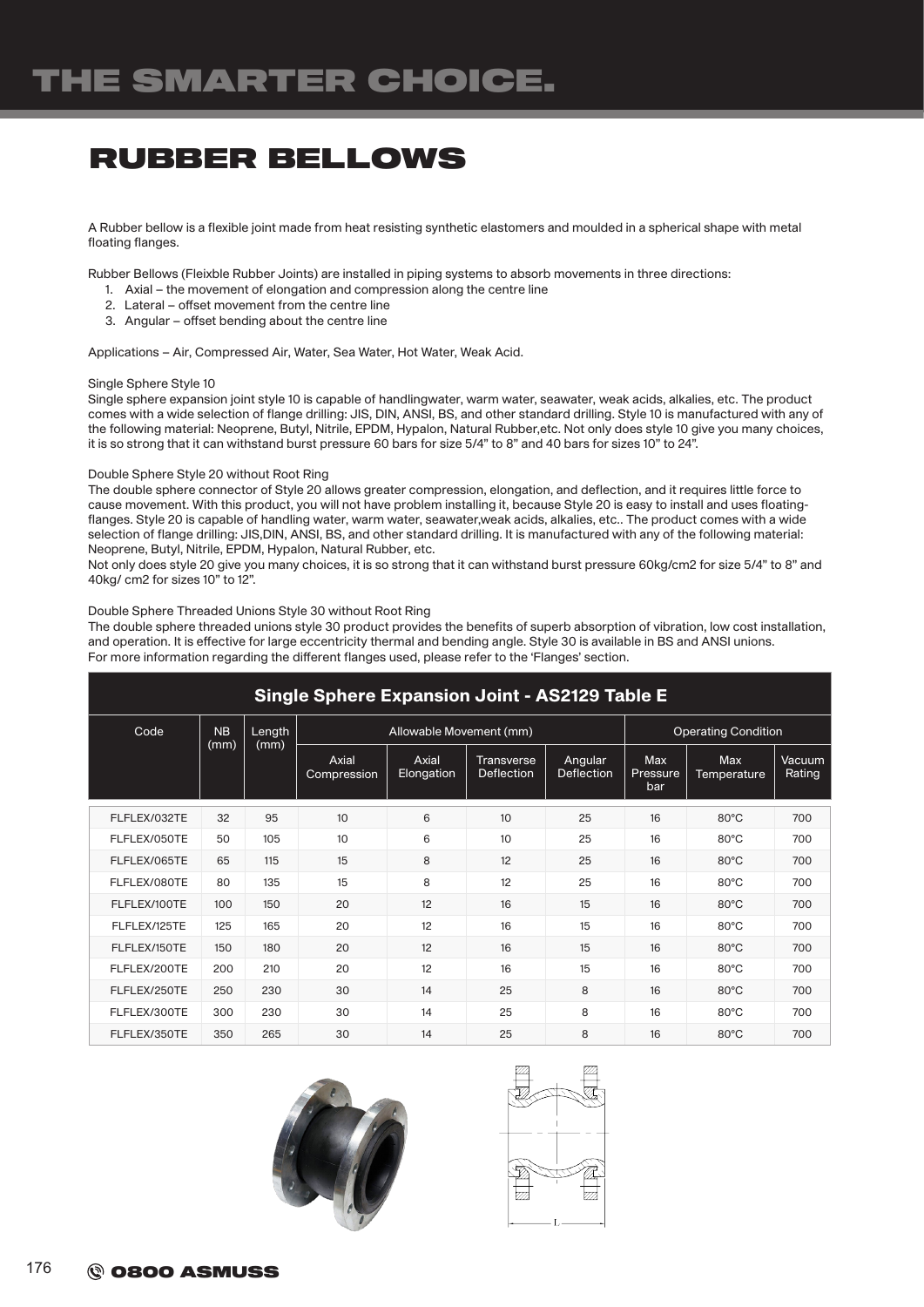

## RUBBER BELLOWS

| <b>Single Sphere Expansion Joint - EN1092-1 PN16</b> |                |              |                      |                         |                                        |                       |                               |                                  |                  |
|------------------------------------------------------|----------------|--------------|----------------------|-------------------------|----------------------------------------|-----------------------|-------------------------------|----------------------------------|------------------|
| Code                                                 | N <sub>B</sub> | Length       |                      | Allowable Movement (mm) | <b>Operating Condition</b>             |                       |                               |                                  |                  |
|                                                      |                | (mm)<br>(mm) | Axial<br>Compression | Axial<br>Elongation     | <b>Transverse</b><br><b>Deflection</b> | Angular<br>Deflection | <b>Max</b><br>Pressure<br>bar | <b>Max</b><br><b>Temperature</b> | Vacuum<br>Rating |
| FLFLEX/050/PN16                                      | 50             | 105          | 10                   | 6                       | 10                                     | 25                    | 16                            | $80^{\circ}$ C                   | 700              |
| FLFLEX/065/PN16                                      | 65             | 115          | 15                   | 8                       | 12                                     | 25                    | 16                            | $80^{\circ}$ C                   | 700              |
| FLFLEX/080/PN16                                      | 80             | 135          | 15                   | 8                       | 12                                     | 25                    | 16                            | $80^{\circ}$ C                   | 700              |
| FLFLEX/100/PN16                                      | 100            | 150          | 20                   | 12                      | 16                                     | 15                    | 16                            | $80^{\circ}$ C                   | 700              |
| FLFLEX/125/PN16                                      | 125            | 165          | 20                   | 12                      | 16                                     | 15                    | 16                            | $80^{\circ}$ C                   | 700              |
| FLFLEX/150/PN16                                      | 150            | 180          | 20                   | 12                      | 16                                     | 15                    | 16                            | $80^{\circ}$ C                   | 700              |
| FLFLEX/200/PN16                                      | 200            | 210          | 20                   | 12                      | 16                                     | 15                    | 16                            | $80^{\circ}$ C                   | 700              |
| FLFLEX/250/PN16                                      | 250            | 230          | 30                   | 14                      | 25                                     | 8                     | 16                            | $80^{\circ}$ C                   | 700              |





| Single Sphere Expansion Joint - AS2129 Table E - EN1092-1 PN16 |           |                        |                      |                         |                                 |                       |                               |                           |                  |
|----------------------------------------------------------------|-----------|------------------------|----------------------|-------------------------|---------------------------------|-----------------------|-------------------------------|---------------------------|------------------|
| Code                                                           | <b>NB</b> | Length<br>(mm)<br>(mm) |                      | Allowable Movement (mm) | <b>Operating Condition</b>      |                       |                               |                           |                  |
|                                                                |           |                        | Axial<br>Compression | Axial<br>Elongation     | Transverse<br><b>Deflection</b> | Angular<br>Deflection | <b>Max</b><br>Pressure<br>bar | <b>Max</b><br>Temperature | Vacuum<br>Rating |
| FLFLEX/080TE16                                                 | 80        | 135                    | 15                   | 8                       | 12                              | 25                    | 16                            | $80^{\circ}$ C            | 700              |
| FLFLEX/100TE16                                                 | 100       | 150                    | 20                   | 12                      | 16                              | 15                    | 16                            | $80^{\circ}$ C            | 700              |
| FLFLEX/150TE16                                                 | 150       | 180                    | 20                   | 12                      | 16                              | 15                    | 16                            | $80^{\circ}$ C            | 700              |
| FLFLEX/200TE16                                                 | 200       | 210                    | 20                   | 12                      | 16                              | 15                    | 16                            | $80^{\circ}$ C            | 700              |